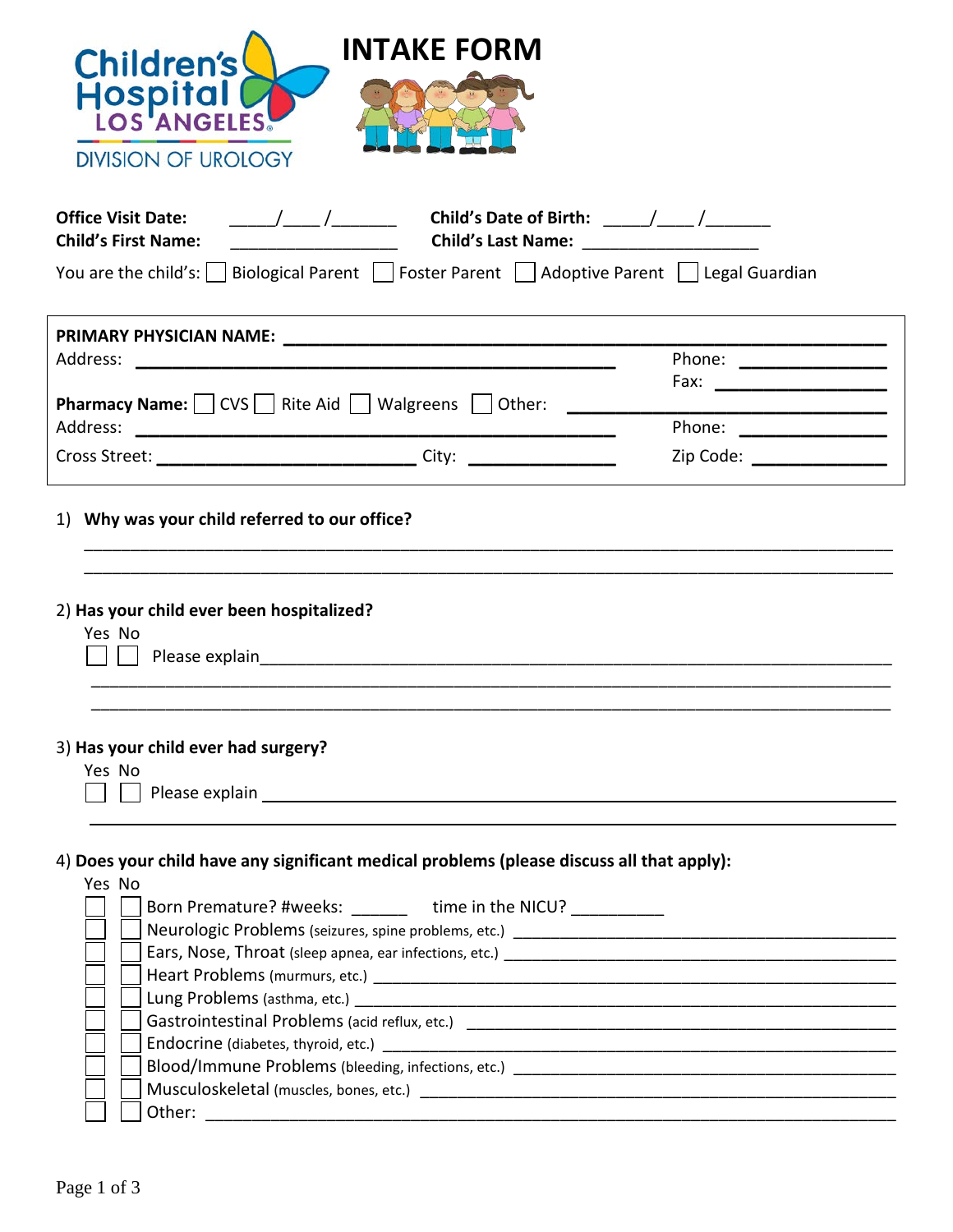

## 5) **Does your child currently have any of the following symptoms (please discuss all that apply):**

| Yes No                                                                                                                                                                |
|-----------------------------------------------------------------------------------------------------------------------------------------------------------------------|
| Constitutional (fevers, chills, decreased appetite, weight loss, night sweats, tiredness, changes in                                                                  |
| sleep, recent trauma)                                                                                                                                                 |
| Respiratory (cough, shortness of breath, wheezing, coughing mucus)                                                                                                    |
| Endocrine (excessive hunger, excessive thirst) _________________________________                                                                                      |
| Cardiovascular (turning blue, chest pain, faintness, changes in heartbeat, loss of<br>consciousness)                                                                  |
| Gastrointestinal (abdominal pain, nausea or vomiting, constipation, diarrhea, reflux, feeding                                                                         |
| difficulties, difficulty swallowing, bright red bleeding from rectum)                                                                                                 |
| Hematologic/lymphatic (frequent nosebleeds, easy bruising, anemia, red or purple discolorations,<br>excessive bleeding after dental work or injury)                   |
| Ears, Nose, Throat (runny nose, sinus pain, stuffy ear, ear pain, ringing in ears) __                                                                                 |
| Genitourinary (painful urination, frequency, urgency, blood in urine, excessive, prolonged                                                                            |
| urination, hesitancy, waking at night to urinate, dribbling, decreased force of stream,                                                                               |
| incontinence)                                                                                                                                                         |
| Musculoskeletal (joint pain, joint swelling, muscle pain, back pain, gait disturbance, decreased<br>range of motion, popping or crackling sounds, functional deficit) |
| Skin (jaundice, rash, hives, itchiness, eczema, dryness or discoloration, abrasions, birthmarks)                                                                      |
| Neurological (changes in sight, smell, hearing or taste, seizure, altered consciousness, numbness,<br>limb weakness, poor balance)                                    |
| Eyes (visual changes, headache, eye pain, double vision)                                                                                                              |
| Allergic/Immunologic (swelling or pain at groin, armpits or neck, swollen lymph nodes/glands) ___                                                                     |
| Psychiatric (depression, anxiety, difficulty concentrating, changes in mental state)                                                                                  |
| Other:                                                                                                                                                                |
|                                                                                                                                                                       |

## 6) **Please list all medications your child is taking (including prescription and over the counter):** None

\_\_\_\_\_\_\_\_\_\_\_\_\_\_\_\_\_\_\_\_\_\_\_\_\_\_\_\_\_\_\_\_\_\_\_\_\_\_\_\_\_\_\_\_\_\_\_\_\_\_\_\_\_\_\_\_\_\_\_\_\_\_\_\_\_\_\_\_\_\_\_\_\_\_\_\_\_\_\_\_\_\_\_\_\_\_\_\_\_\_ \_\_\_\_\_\_\_\_\_\_\_\_\_\_\_\_\_\_\_\_\_\_\_\_\_\_\_\_\_\_\_\_\_\_\_\_\_\_\_\_\_\_\_\_\_\_\_\_\_\_\_\_\_\_\_\_\_\_\_\_\_\_\_\_\_\_\_\_\_\_\_\_\_\_\_\_\_\_\_\_\_\_\_\_\_\_\_\_\_\_ \_\_\_\_\_\_\_\_\_\_\_\_\_\_\_\_\_\_\_\_\_\_\_\_\_\_\_\_\_\_\_\_\_\_\_\_\_\_\_\_\_\_\_\_\_\_\_\_\_\_\_\_\_\_\_\_\_\_\_\_\_\_\_\_\_\_\_\_\_\_\_\_\_\_\_\_\_\_\_\_\_\_\_\_\_\_\_\_\_\_ \_\_\_\_\_\_\_\_\_\_\_\_\_\_\_\_\_\_\_\_\_\_\_\_\_\_\_\_\_\_\_\_\_\_\_\_\_\_\_\_\_\_\_\_\_\_\_\_\_\_\_\_\_\_\_\_\_\_\_\_\_\_\_\_\_\_\_\_\_\_\_\_\_\_\_\_\_\_\_\_\_\_\_\_\_\_\_\_\_\_

\_\_\_\_\_\_\_\_\_\_\_\_\_\_\_\_\_\_\_\_\_\_\_\_\_\_\_\_\_\_\_\_\_\_\_\_\_\_\_ \_\_\_\_\_\_\_\_\_\_\_\_\_\_\_\_\_\_\_\_\_\_\_\_\_\_\_\_\_\_\_\_\_\_\_\_\_\_\_\_ \_\_\_\_\_\_\_\_\_\_\_\_\_\_\_\_\_\_\_\_\_\_\_\_\_\_\_\_\_\_\_\_\_\_\_\_\_\_\_ \_\_\_\_\_\_\_\_\_\_\_\_\_\_\_\_\_\_\_\_\_\_\_\_\_\_\_\_\_\_\_\_\_\_\_\_\_\_\_\_

7) **Is your child allergic to any medicines?**

| Υ<br>⊢ヽ | NO. |
|---------|-----|
|         |     |

**NAME OF MEDICINE TYPE OF REACTION**